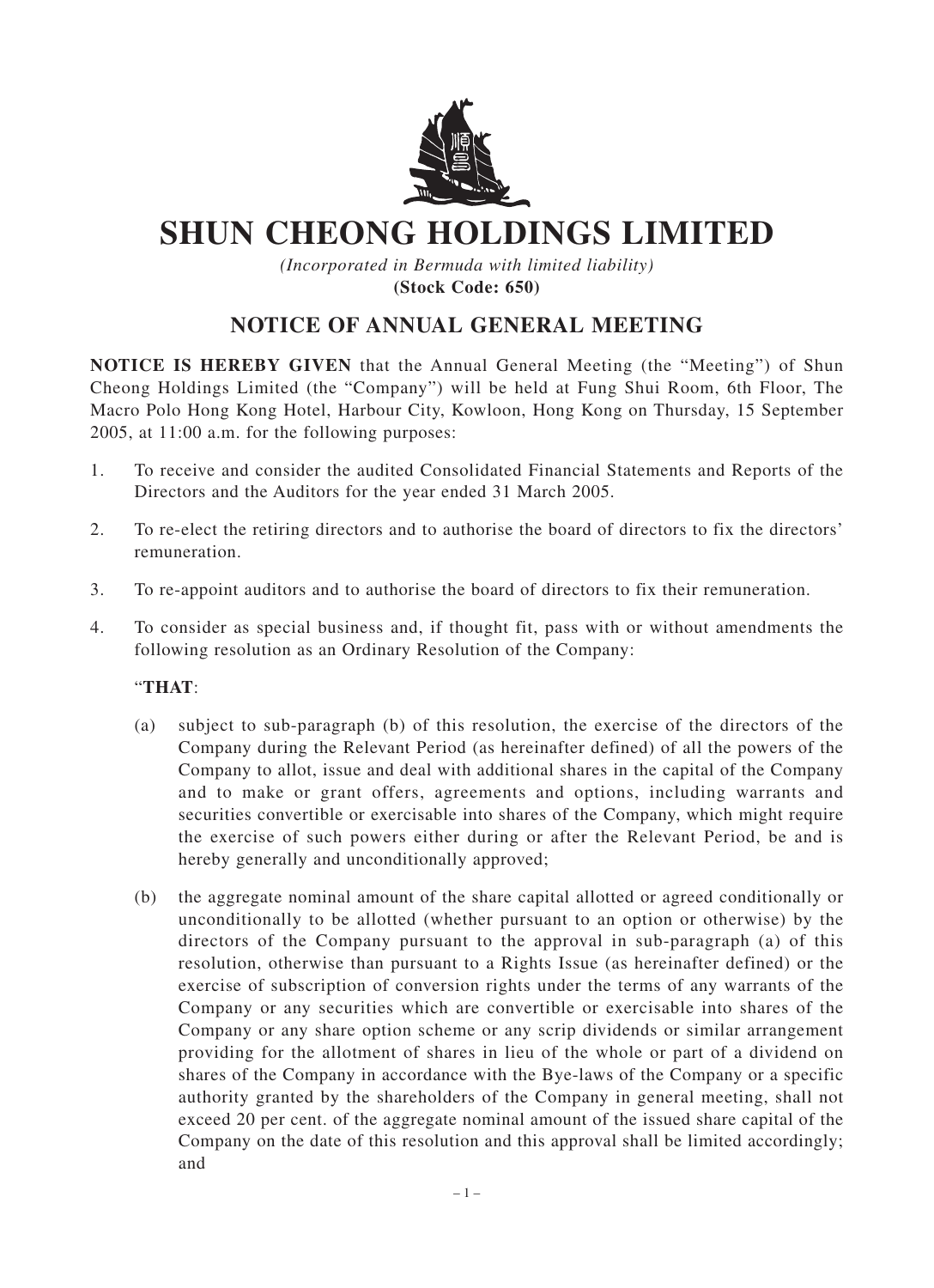(c) for the purpose of this resolution:

"Relevant Period" means the period form the passing of the resolution until whichever is the earliest of:

- (i) the conclusion of the next annual general meeting of the Company;
- (ii) the expiration of the period within which the next annual general meeting of the Company is required by the Bye-laws of the Company or any applicable law to be held; and
- (iii) the date on which the authority set out in this resolution is revoked or varied by an ordinary resolution in general meeting.

"Rights Issue" means an offer of shares in the Company, or any offer of warrants, options or other securities giving rights to subscribe for shares in the Company, open for a period fixed by the directors of the Company to holders of shares on the register on a fixed record date in proportion to their then holdings of such shares (subject to such exclusions or other arrangements as the directors of the Company, after making enquiry, may deem necessary or expedient in relation to fractional entitlements or having regard to any restrictions or obligations under the law of, or the requirements of, any recognised regulatory body or any stock exchange in any territory outside Hong Kong)."

> By Order of the Board **Shun Cheong Holdings Limited Lo Yun Sang** *Company Secretary*

Hong Kong, 18 August 2005

*Notes:*

- (1) A member entitled to attend and vote at the Meeting is entitled to appoint one or more than one proxy to attend and, subject to the provisions of the Bye-laws of the Company, vote in his stead. A proxy need not be a member of the Company.
- (2) A member being a corporation, in addition to any letter of authorisation from a recognised clearing house (if applicable), may by resolution of its directors authorise such person, as it deems appropriate, to act as its representative (the "corporate representative") to attend and vote on its behalf and for the number of shares it represents. Any member wishing to appoint such corporate representative for the purposes of the Meeting are required to produce and lodge with the Company's share registrar in Hong Kong, Computershare Hong Kong Investor Services Limited at Rooms 1712-16, 17th Floor, Hopewell Centre, 183 Queen's Road East, Hong Kong duly certified true copies of the resolution of the board of directors of the member authorising the appointment of the corporate representative not less than 48 hours before the time for holding the Meeting or any adjourned Meeting at which the corporate representative named in such resolution proposes to vote.